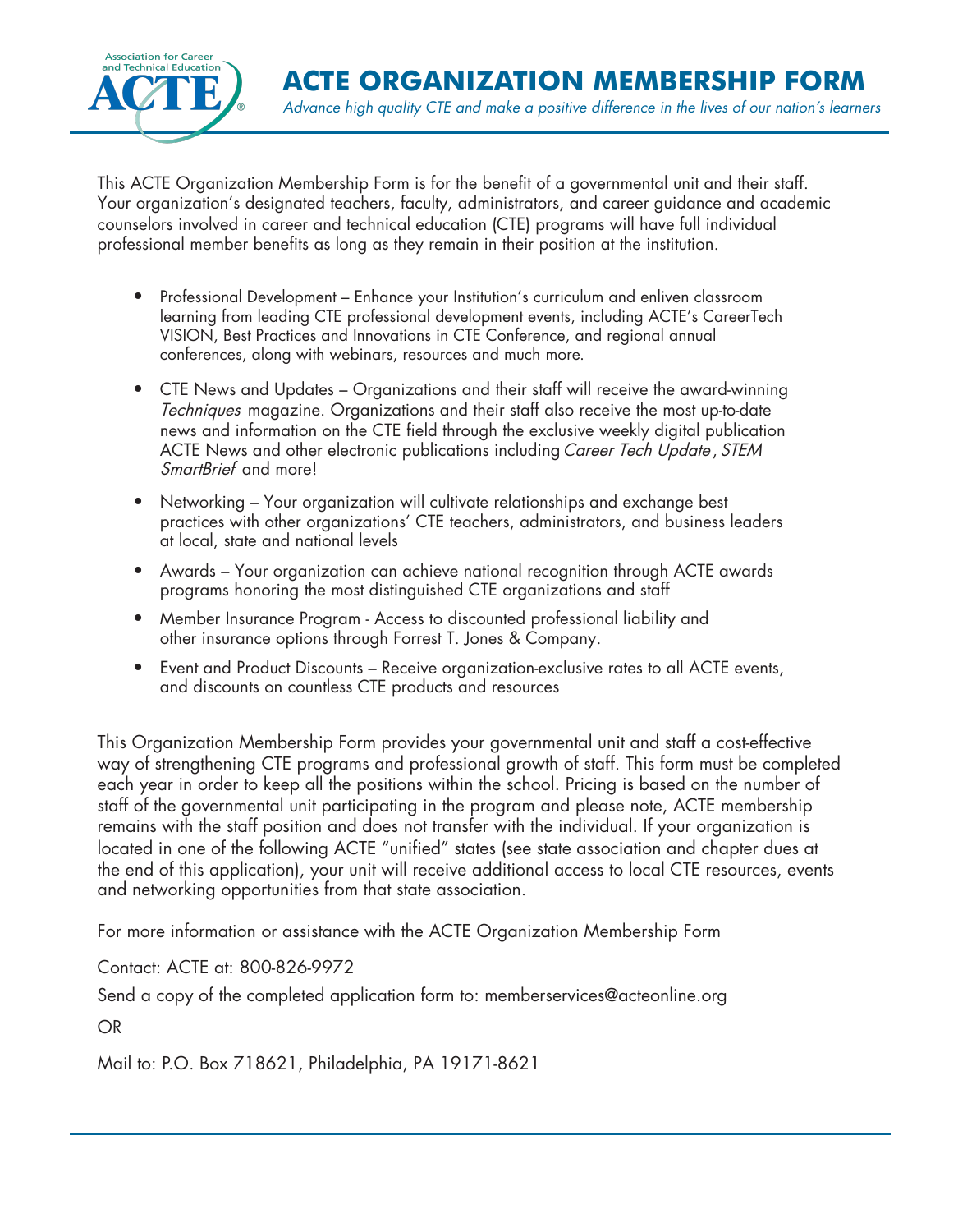

**ACTE ORGANIZATION MEMBERSHIP FORM** *Advance high quality CTE and make a positive difference in the lives of our nation's learners*

*This application is for use by authorized governmental units for Organization's staff positions in the Association for Career and Technical Education (ACTE)*

## ORGANIZATION INFORMATION

| Organization Name                                                                                                                                                                    |                                                                                                                                                                                       |                                                                                                                                                                                                                           |
|--------------------------------------------------------------------------------------------------------------------------------------------------------------------------------------|---------------------------------------------------------------------------------------------------------------------------------------------------------------------------------------|---------------------------------------------------------------------------------------------------------------------------------------------------------------------------------------------------------------------------|
| <b>Primary Contact Name</b>                                                                                                                                                          |                                                                                                                                                                                       |                                                                                                                                                                                                                           |
| <b>Address</b>                                                                                                                                                                       |                                                                                                                                                                                       |                                                                                                                                                                                                                           |
| City                                                                                                                                                                                 | <b>State</b>                                                                                                                                                                          | Zip                                                                                                                                                                                                                       |
| Primary Contact Phone                                                                                                                                                                | <b>Primary Contact Email</b>                                                                                                                                                          |                                                                                                                                                                                                                           |
| <b>ACTE Fees</b><br>State Fees <sup>1</sup><br>Division Fees <sup>2</sup> \$________ * _________ (number of governmental unit representatives) = ______                              | $\frac{1}{2}$ x ______________ (number of governmental unit representatives) = _________<br>$\frac{1}{2}$ x ______________ (number of governmental unit representatives) = __________ |                                                                                                                                                                                                                           |
| Where required, see state dues grid on last page <sup>2</sup><br>Where required, see division dues grid on last                                                                      |                                                                                                                                                                                       |                                                                                                                                                                                                                           |
| page                                                                                                                                                                                 |                                                                                                                                                                                       |                                                                                                                                                                                                                           |
| Organization Representatives: Teachers, Faculty, Administrators and Career Guidance and Academic<br>or Section where relevant) for each participating organizational representative. |                                                                                                                                                                                       | Counselors Involved in CTE Programs. ACTE organization membership fees include one Division assignment<br>per representative. Under "ACTE Division/Section," please note Division of interest (with Area of Interest and/ |
| <b>PAYMENT INFORMATION:</b>                                                                                                                                                          |                                                                                                                                                                                       |                                                                                                                                                                                                                           |
| My institution would like to join ACTE:                                                                                                                                              |                                                                                                                                                                                       |                                                                                                                                                                                                                           |

| $\Box$ My check is enclosed                            | <b>Card Number</b> |                        |             |
|--------------------------------------------------------|--------------------|------------------------|-------------|
| $\Box$ Purchase order (must accompany application)     |                    |                        |             |
| $\Box$ Please charge my                                | Security Code      | <b>Expiration Date</b> | Billing Zip |
| □MasterCard □ AmEx □Discover<br>$\Box$ Visa            |                    |                        |             |
|                                                        | Name on Card       |                        |             |
| Please mail all payments to: P.O. Box 718621,          |                    |                        |             |
| Philadelphia, PA 19171-8621. For payments with         |                    |                        |             |
| Purchase orders or Credit Cards fax to 703-683-7424 or | Signature          |                        |             |
| email memberservices@acteonline.org                    |                    |                        |             |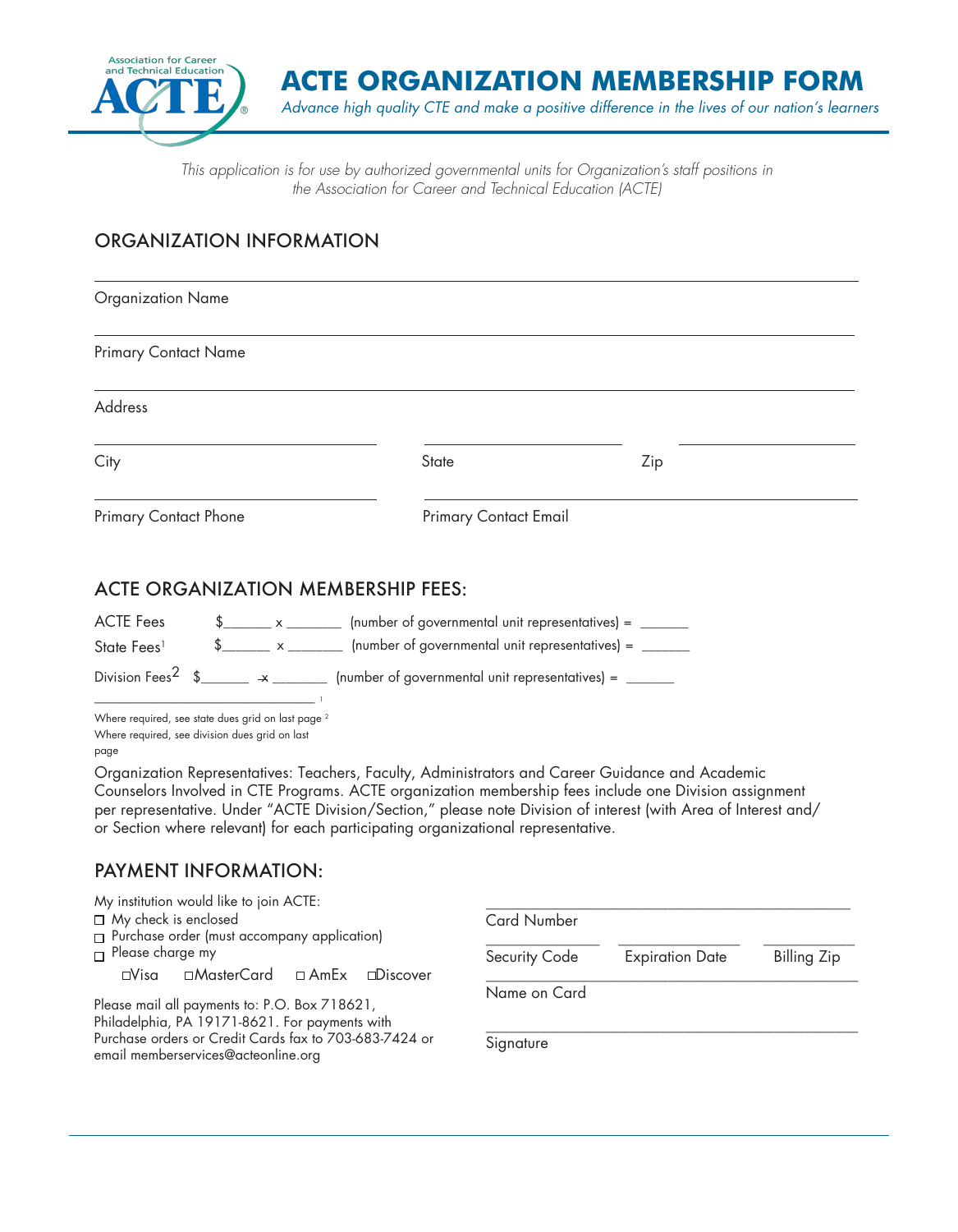

**ACTE ORGANIZATION MEMBERSHIP FORM**

*Advance high quality CTE and make a positive difference in the lives of our nation's learners*

## DIVISIONS, AREAS OF INTERESTS, AND SECTIONS

Your ACTE membership includes membership in one Division. Additional national Divisions may be added for \$10 each.

- Administration
- Agricultural Education
- Business Education
- Counseling and Career Development
- Engineering and Technology Education
- Family and Consumer Sciences Education
- Health Science Education
- Postsecondary, Adult and Career Education
- Trade and Industrial Education
- New and Related Services

Note: If New and Related Services is selected for any of your participating organizational representatives, please select one of the sections below.

- Career Academies
- CTE Scholars
- Work-Based Learning/Youth Apprenticeship Program
- Information Technology
- Instructional Management & Materials
- Integration of Academics and CTE
- Makers of Public Policy/Public Information
- JROTC
- Special Populations
- Support Staff
- Tech Prep
- Other

| <b>STAFF POSITION</b> | REP. NAME | <b>PHONE</b> | <b>EMAIL</b> | <b>ACTE DIVISION/</b><br><b>SECTION</b> | <b>STATE DIVISION</b><br>if applicable |
|-----------------------|-----------|--------------|--------------|-----------------------------------------|----------------------------------------|
|                       |           |              |              |                                         |                                        |
|                       |           |              |              |                                         |                                        |
|                       |           |              |              |                                         |                                        |
|                       |           |              |              |                                         |                                        |
|                       |           |              |              |                                         |                                        |

If the Staff Position Rep. address is different than the one on the application, please attached a spreadsheet with the staff position, rep name, phone, email, ACTE division and address.

If you represent a large group, please attach a spreadsheet with the following: staff position, rep name, phone, email, ACTE division, state division and address.

Organization Memberships begin the date your application and payment are received and processed. Thank you for joining ACTE! Any changes of positions during the year must be reported to ACTE.

Important Notice: No funds received from any ACTE Membership Fees are used to conduct lobbying by/for or on behalf of the Association for Career and Technical Education.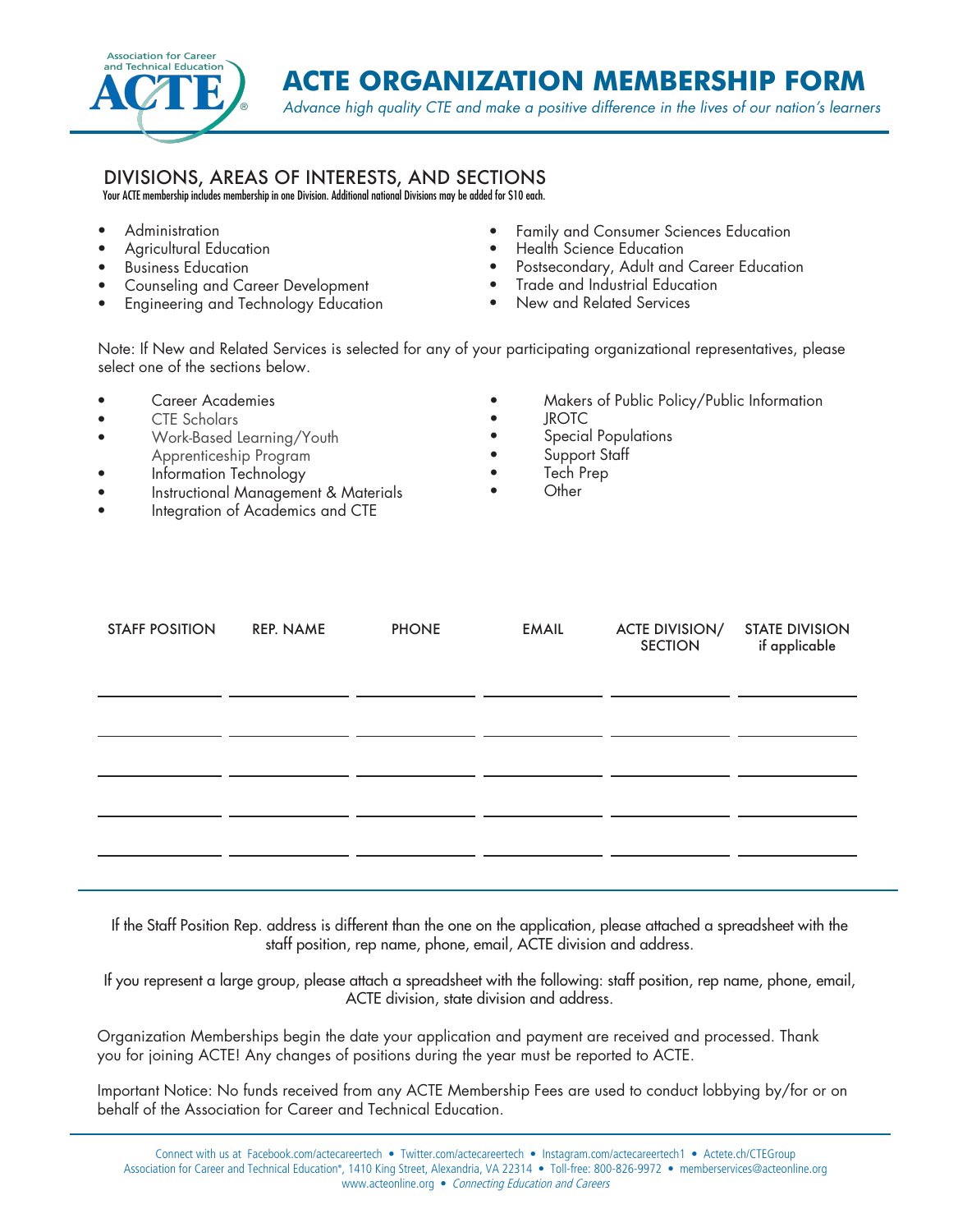

**ACTE ORGANIZATION MEMBERSHIP FORM**

*Advance high quality CTE and make a positive difference in the lives of our nation's learners*

| <b>STAFF POSITION</b> | REP. NAME | <b>PHONE</b> | <b>EMAIL</b> | ACTE DIVISION/<br>SECTION | <b>STATE DIVISION</b><br>if applicable |  |  |  |
|-----------------------|-----------|--------------|--------------|---------------------------|----------------------------------------|--|--|--|
|                       |           |              |              |                           |                                        |  |  |  |
|                       |           |              |              |                           |                                        |  |  |  |
|                       |           |              |              |                           |                                        |  |  |  |
|                       |           |              |              |                           |                                        |  |  |  |
|                       |           |              |              |                           |                                        |  |  |  |
|                       |           |              |              |                           |                                        |  |  |  |
|                       |           |              |              |                           |                                        |  |  |  |
|                       |           |              |              |                           |                                        |  |  |  |
|                       |           |              |              |                           |                                        |  |  |  |
|                       |           |              |              |                           |                                        |  |  |  |
|                       |           |              |              |                           |                                        |  |  |  |
|                       |           |              |              |                           |                                        |  |  |  |
|                       |           |              |              |                           |                                        |  |  |  |
|                       |           |              |              |                           |                                        |  |  |  |
|                       |           |              |              |                           |                                        |  |  |  |
|                       |           |              |              |                           |                                        |  |  |  |
|                       |           |              |              |                           |                                        |  |  |  |
|                       |           |              |              |                           |                                        |  |  |  |

Please use additional sheets if necessary or attach spread sheet if available

Organization Memberships begin the date your application and payment are received and processed. Thank you for joining ACTE!

Important Notice: No funds received from any ACTE Membership Fees are used to conduct lobbying by/for or on behalf of the Association for Career and Technical Education.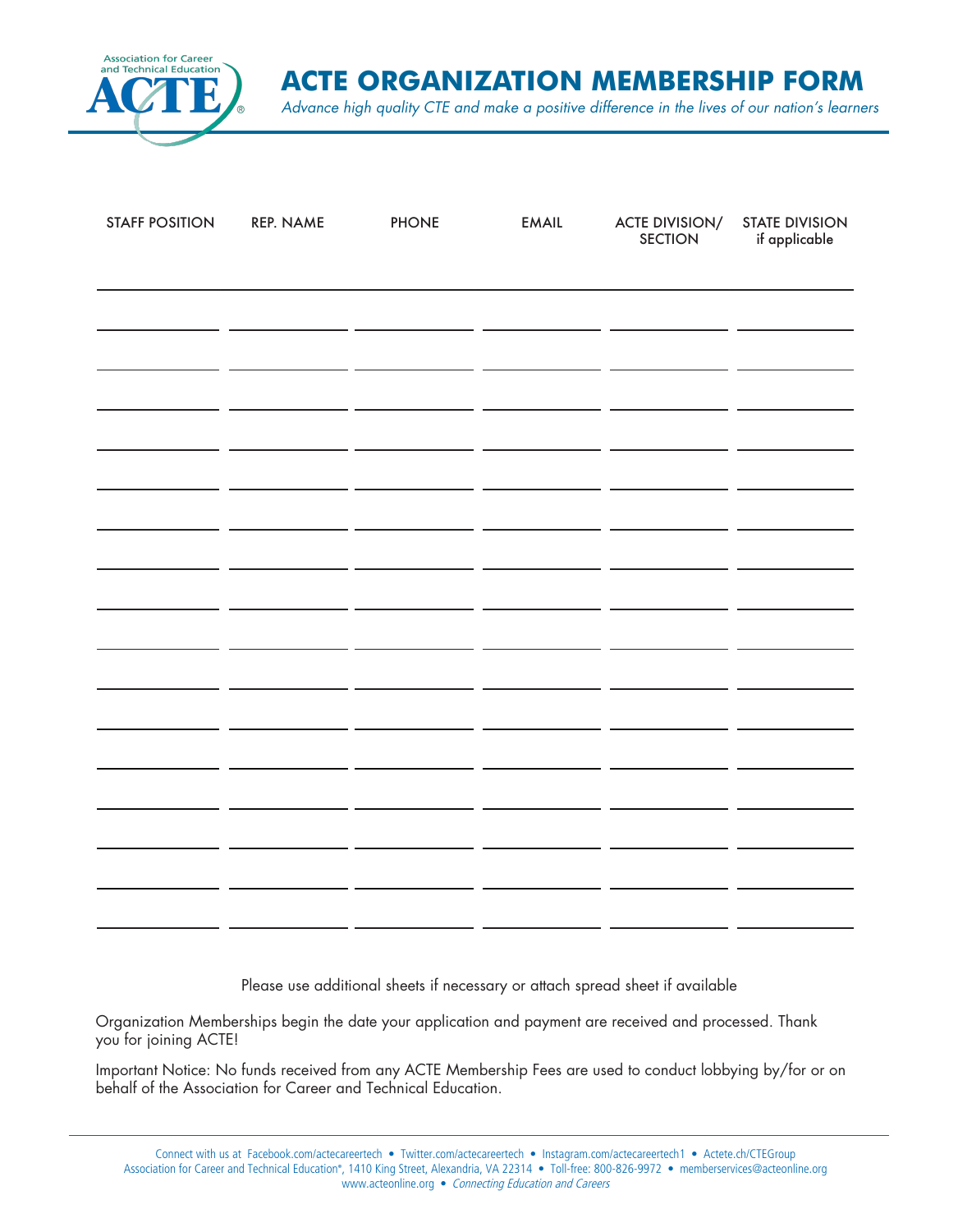Consult this National Grid to determine the dues amount to put in the Dues Summary column of the application. Send completed application with payment to ACTE, PO Box 718621, Philadelphia, PA 19171-8621

Unified States – Membership is required in both ACTE and the State Association (Dues listed under Divisions are state division dues only)

Non-unified States – State membership dues are not required, but encouraged.

| PAE<br><b>ADM</b><br><b>AGR</b><br><b>BUS</b><br><b>FAM</b><br><b>CCD</b><br><b>HEA</b><br><b>MAR</b><br><b>TGY</b><br><b>TRA</b><br><b>NRS</b><br><b>State</b><br><b>State Dues</b><br>Select Guam as Chapter<br>45<br>20<br>Inactive State Association<br>29<br>20<br>50<br>20<br>20<br>20<br>20<br>20<br>20<br>20<br>20<br>20<br>Inactive State Association<br>Inactive State Association<br>20<br>35<br>15<br>15<br>15<br>15<br>15<br>15<br>15<br>15<br>15<br>15<br>Georgia<br>25<br>20<br>$\mathbf 0$<br>30<br>25<br>10<br>10<br>15<br>10<br>15<br>10<br>7.5<br>55<br>88<br>7.5<br>30<br>10<br>0<br>0<br>10<br>10<br>10<br>40<br>30<br>Select Guam as Chapter<br>20<br>0<br>$\mathsf O$<br>$\mathsf O$<br>0<br>$\mathsf O$<br>$\mathbf 0$<br>0<br>0<br>20<br>Michigan<br>$\overline{7}$<br>$\mathbf 0$<br>20<br>5<br>20<br>15<br>80<br>0<br>0<br>15<br>10<br>Mississippi<br>25<br>25<br>30<br>30<br>30<br>25<br>15<br>Missouri<br>60<br>5<br>$\mathbf 0$<br>50<br>120<br>25<br>0<br>0<br>15<br>15<br>15<br>10<br>N. Marina Island<br>Select Guam as Chapter<br>0<br>30<br>0<br>0<br>0<br>0<br>32<br>0<br>0<br>0<br>0<br>$\mathbf 0$<br>$\mathbf 0$<br>30<br>20<br>Nevada<br>10<br>10<br>10<br>10<br>10<br>Inactive State Association<br>20<br>New Jersey<br>$\mathbf 0$<br>30<br>100<br>10<br>46<br>0<br>10<br>10<br>10<br>10<br>10<br>35<br>$\mathbf 0$<br>0<br>30<br>0<br>50<br>25<br>60<br>60<br>52<br>66<br>20<br>40<br>22<br>160<br>10<br>20<br>20<br>20<br>20<br>20<br>16<br>35<br>75<br>$\overline{2}$<br>$\mathbf 0$<br>25<br>145<br>10<br>10<br>30<br>10<br>50<br>10<br>Must join through state association.<br>Select Guam as Chapter<br>Pennsylvania<br>35<br><b>Inactive State Association</b><br>20<br>30<br>92<br>50<br>25<br>10<br>10<br>25<br>10<br>10<br>15<br>15<br>Texas (CTAT)<br>95<br>Texas (THOA)<br>45<br>Texas (TIVA)<br>Must join through TIVA<br>Texas MAR (MET)<br>55<br>$\mathbf 0$<br>35<br>10<br>85<br>15<br>10<br>15<br>10<br>10<br>15<br>15<br>Inactive State Association<br>$\overline{4}$<br>75<br>$\mathbf 0$<br>6<br>5<br>5<br>5<br>West Virginia<br>10<br>10<br>0<br>10<br>10 | Unified States - Membership is required in both ACTE and the State Association<br>(National ACTE dues of \$80 in addition to state or chapter dues and division fees) |  |  |  |  |  |  |  |  |  |  |
|--------------------------------------------------------------------------------------------------------------------------------------------------------------------------------------------------------------------------------------------------------------------------------------------------------------------------------------------------------------------------------------------------------------------------------------------------------------------------------------------------------------------------------------------------------------------------------------------------------------------------------------------------------------------------------------------------------------------------------------------------------------------------------------------------------------------------------------------------------------------------------------------------------------------------------------------------------------------------------------------------------------------------------------------------------------------------------------------------------------------------------------------------------------------------------------------------------------------------------------------------------------------------------------------------------------------------------------------------------------------------------------------------------------------------------------------------------------------------------------------------------------------------------------------------------------------------------------------------------------------------------------------------------------------------------------------------------------------------------------------------------------------------------------------------------------------------------------------------------------------------------------------------------------------------------------------------------------------------------------------------------------------------------------------------------------------------------------------------------------------------|-----------------------------------------------------------------------------------------------------------------------------------------------------------------------|--|--|--|--|--|--|--|--|--|--|
|                                                                                                                                                                                                                                                                                                                                                                                                                                                                                                                                                                                                                                                                                                                                                                                                                                                                                                                                                                                                                                                                                                                                                                                                                                                                                                                                                                                                                                                                                                                                                                                                                                                                                                                                                                                                                                                                                                                                                                                                                                                                                                                          |                                                                                                                                                                       |  |  |  |  |  |  |  |  |  |  |
|                                                                                                                                                                                                                                                                                                                                                                                                                                                                                                                                                                                                                                                                                                                                                                                                                                                                                                                                                                                                                                                                                                                                                                                                                                                                                                                                                                                                                                                                                                                                                                                                                                                                                                                                                                                                                                                                                                                                                                                                                                                                                                                          | Am. Samoa                                                                                                                                                             |  |  |  |  |  |  |  |  |  |  |
|                                                                                                                                                                                                                                                                                                                                                                                                                                                                                                                                                                                                                                                                                                                                                                                                                                                                                                                                                                                                                                                                                                                                                                                                                                                                                                                                                                                                                                                                                                                                                                                                                                                                                                                                                                                                                                                                                                                                                                                                                                                                                                                          | Alaska                                                                                                                                                                |  |  |  |  |  |  |  |  |  |  |
|                                                                                                                                                                                                                                                                                                                                                                                                                                                                                                                                                                                                                                                                                                                                                                                                                                                                                                                                                                                                                                                                                                                                                                                                                                                                                                                                                                                                                                                                                                                                                                                                                                                                                                                                                                                                                                                                                                                                                                                                                                                                                                                          | Arkansas                                                                                                                                                              |  |  |  |  |  |  |  |  |  |  |
|                                                                                                                                                                                                                                                                                                                                                                                                                                                                                                                                                                                                                                                                                                                                                                                                                                                                                                                                                                                                                                                                                                                                                                                                                                                                                                                                                                                                                                                                                                                                                                                                                                                                                                                                                                                                                                                                                                                                                                                                                                                                                                                          | Bahamas                                                                                                                                                               |  |  |  |  |  |  |  |  |  |  |
|                                                                                                                                                                                                                                                                                                                                                                                                                                                                                                                                                                                                                                                                                                                                                                                                                                                                                                                                                                                                                                                                                                                                                                                                                                                                                                                                                                                                                                                                                                                                                                                                                                                                                                                                                                                                                                                                                                                                                                                                                                                                                                                          | California                                                                                                                                                            |  |  |  |  |  |  |  |  |  |  |
|                                                                                                                                                                                                                                                                                                                                                                                                                                                                                                                                                                                                                                                                                                                                                                                                                                                                                                                                                                                                                                                                                                                                                                                                                                                                                                                                                                                                                                                                                                                                                                                                                                                                                                                                                                                                                                                                                                                                                                                                                                                                                                                          | Colorado                                                                                                                                                              |  |  |  |  |  |  |  |  |  |  |
|                                                                                                                                                                                                                                                                                                                                                                                                                                                                                                                                                                                                                                                                                                                                                                                                                                                                                                                                                                                                                                                                                                                                                                                                                                                                                                                                                                                                                                                                                                                                                                                                                                                                                                                                                                                                                                                                                                                                                                                                                                                                                                                          | Connecticut                                                                                                                                                           |  |  |  |  |  |  |  |  |  |  |
|                                                                                                                                                                                                                                                                                                                                                                                                                                                                                                                                                                                                                                                                                                                                                                                                                                                                                                                                                                                                                                                                                                                                                                                                                                                                                                                                                                                                                                                                                                                                                                                                                                                                                                                                                                                                                                                                                                                                                                                                                                                                                                                          | Delaware                                                                                                                                                              |  |  |  |  |  |  |  |  |  |  |
|                                                                                                                                                                                                                                                                                                                                                                                                                                                                                                                                                                                                                                                                                                                                                                                                                                                                                                                                                                                                                                                                                                                                                                                                                                                                                                                                                                                                                                                                                                                                                                                                                                                                                                                                                                                                                                                                                                                                                                                                                                                                                                                          | District of Columbia                                                                                                                                                  |  |  |  |  |  |  |  |  |  |  |
|                                                                                                                                                                                                                                                                                                                                                                                                                                                                                                                                                                                                                                                                                                                                                                                                                                                                                                                                                                                                                                                                                                                                                                                                                                                                                                                                                                                                                                                                                                                                                                                                                                                                                                                                                                                                                                                                                                                                                                                                                                                                                                                          |                                                                                                                                                                       |  |  |  |  |  |  |  |  |  |  |
|                                                                                                                                                                                                                                                                                                                                                                                                                                                                                                                                                                                                                                                                                                                                                                                                                                                                                                                                                                                                                                                                                                                                                                                                                                                                                                                                                                                                                                                                                                                                                                                                                                                                                                                                                                                                                                                                                                                                                                                                                                                                                                                          | Guam                                                                                                                                                                  |  |  |  |  |  |  |  |  |  |  |
|                                                                                                                                                                                                                                                                                                                                                                                                                                                                                                                                                                                                                                                                                                                                                                                                                                                                                                                                                                                                                                                                                                                                                                                                                                                                                                                                                                                                                                                                                                                                                                                                                                                                                                                                                                                                                                                                                                                                                                                                                                                                                                                          | Hawaii                                                                                                                                                                |  |  |  |  |  |  |  |  |  |  |
|                                                                                                                                                                                                                                                                                                                                                                                                                                                                                                                                                                                                                                                                                                                                                                                                                                                                                                                                                                                                                                                                                                                                                                                                                                                                                                                                                                                                                                                                                                                                                                                                                                                                                                                                                                                                                                                                                                                                                                                                                                                                                                                          | Indiana                                                                                                                                                               |  |  |  |  |  |  |  |  |  |  |
|                                                                                                                                                                                                                                                                                                                                                                                                                                                                                                                                                                                                                                                                                                                                                                                                                                                                                                                                                                                                                                                                                                                                                                                                                                                                                                                                                                                                                                                                                                                                                                                                                                                                                                                                                                                                                                                                                                                                                                                                                                                                                                                          | Kansas                                                                                                                                                                |  |  |  |  |  |  |  |  |  |  |
|                                                                                                                                                                                                                                                                                                                                                                                                                                                                                                                                                                                                                                                                                                                                                                                                                                                                                                                                                                                                                                                                                                                                                                                                                                                                                                                                                                                                                                                                                                                                                                                                                                                                                                                                                                                                                                                                                                                                                                                                                                                                                                                          | Kentucky                                                                                                                                                              |  |  |  |  |  |  |  |  |  |  |
|                                                                                                                                                                                                                                                                                                                                                                                                                                                                                                                                                                                                                                                                                                                                                                                                                                                                                                                                                                                                                                                                                                                                                                                                                                                                                                                                                                                                                                                                                                                                                                                                                                                                                                                                                                                                                                                                                                                                                                                                                                                                                                                          | Louisiana                                                                                                                                                             |  |  |  |  |  |  |  |  |  |  |
|                                                                                                                                                                                                                                                                                                                                                                                                                                                                                                                                                                                                                                                                                                                                                                                                                                                                                                                                                                                                                                                                                                                                                                                                                                                                                                                                                                                                                                                                                                                                                                                                                                                                                                                                                                                                                                                                                                                                                                                                                                                                                                                          | Marshall Islands                                                                                                                                                      |  |  |  |  |  |  |  |  |  |  |
|                                                                                                                                                                                                                                                                                                                                                                                                                                                                                                                                                                                                                                                                                                                                                                                                                                                                                                                                                                                                                                                                                                                                                                                                                                                                                                                                                                                                                                                                                                                                                                                                                                                                                                                                                                                                                                                                                                                                                                                                                                                                                                                          | Maryland                                                                                                                                                              |  |  |  |  |  |  |  |  |  |  |
|                                                                                                                                                                                                                                                                                                                                                                                                                                                                                                                                                                                                                                                                                                                                                                                                                                                                                                                                                                                                                                                                                                                                                                                                                                                                                                                                                                                                                                                                                                                                                                                                                                                                                                                                                                                                                                                                                                                                                                                                                                                                                                                          |                                                                                                                                                                       |  |  |  |  |  |  |  |  |  |  |
|                                                                                                                                                                                                                                                                                                                                                                                                                                                                                                                                                                                                                                                                                                                                                                                                                                                                                                                                                                                                                                                                                                                                                                                                                                                                                                                                                                                                                                                                                                                                                                                                                                                                                                                                                                                                                                                                                                                                                                                                                                                                                                                          |                                                                                                                                                                       |  |  |  |  |  |  |  |  |  |  |
|                                                                                                                                                                                                                                                                                                                                                                                                                                                                                                                                                                                                                                                                                                                                                                                                                                                                                                                                                                                                                                                                                                                                                                                                                                                                                                                                                                                                                                                                                                                                                                                                                                                                                                                                                                                                                                                                                                                                                                                                                                                                                                                          |                                                                                                                                                                       |  |  |  |  |  |  |  |  |  |  |
|                                                                                                                                                                                                                                                                                                                                                                                                                                                                                                                                                                                                                                                                                                                                                                                                                                                                                                                                                                                                                                                                                                                                                                                                                                                                                                                                                                                                                                                                                                                                                                                                                                                                                                                                                                                                                                                                                                                                                                                                                                                                                                                          | Montana                                                                                                                                                               |  |  |  |  |  |  |  |  |  |  |
|                                                                                                                                                                                                                                                                                                                                                                                                                                                                                                                                                                                                                                                                                                                                                                                                                                                                                                                                                                                                                                                                                                                                                                                                                                                                                                                                                                                                                                                                                                                                                                                                                                                                                                                                                                                                                                                                                                                                                                                                                                                                                                                          |                                                                                                                                                                       |  |  |  |  |  |  |  |  |  |  |
|                                                                                                                                                                                                                                                                                                                                                                                                                                                                                                                                                                                                                                                                                                                                                                                                                                                                                                                                                                                                                                                                                                                                                                                                                                                                                                                                                                                                                                                                                                                                                                                                                                                                                                                                                                                                                                                                                                                                                                                                                                                                                                                          | Nebraska                                                                                                                                                              |  |  |  |  |  |  |  |  |  |  |
|                                                                                                                                                                                                                                                                                                                                                                                                                                                                                                                                                                                                                                                                                                                                                                                                                                                                                                                                                                                                                                                                                                                                                                                                                                                                                                                                                                                                                                                                                                                                                                                                                                                                                                                                                                                                                                                                                                                                                                                                                                                                                                                          |                                                                                                                                                                       |  |  |  |  |  |  |  |  |  |  |
|                                                                                                                                                                                                                                                                                                                                                                                                                                                                                                                                                                                                                                                                                                                                                                                                                                                                                                                                                                                                                                                                                                                                                                                                                                                                                                                                                                                                                                                                                                                                                                                                                                                                                                                                                                                                                                                                                                                                                                                                                                                                                                                          | New Hampshire                                                                                                                                                         |  |  |  |  |  |  |  |  |  |  |
|                                                                                                                                                                                                                                                                                                                                                                                                                                                                                                                                                                                                                                                                                                                                                                                                                                                                                                                                                                                                                                                                                                                                                                                                                                                                                                                                                                                                                                                                                                                                                                                                                                                                                                                                                                                                                                                                                                                                                                                                                                                                                                                          |                                                                                                                                                                       |  |  |  |  |  |  |  |  |  |  |
|                                                                                                                                                                                                                                                                                                                                                                                                                                                                                                                                                                                                                                                                                                                                                                                                                                                                                                                                                                                                                                                                                                                                                                                                                                                                                                                                                                                                                                                                                                                                                                                                                                                                                                                                                                                                                                                                                                                                                                                                                                                                                                                          | New Mexico                                                                                                                                                            |  |  |  |  |  |  |  |  |  |  |
|                                                                                                                                                                                                                                                                                                                                                                                                                                                                                                                                                                                                                                                                                                                                                                                                                                                                                                                                                                                                                                                                                                                                                                                                                                                                                                                                                                                                                                                                                                                                                                                                                                                                                                                                                                                                                                                                                                                                                                                                                                                                                                                          | New York                                                                                                                                                              |  |  |  |  |  |  |  |  |  |  |
|                                                                                                                                                                                                                                                                                                                                                                                                                                                                                                                                                                                                                                                                                                                                                                                                                                                                                                                                                                                                                                                                                                                                                                                                                                                                                                                                                                                                                                                                                                                                                                                                                                                                                                                                                                                                                                                                                                                                                                                                                                                                                                                          | North Carolina                                                                                                                                                        |  |  |  |  |  |  |  |  |  |  |
|                                                                                                                                                                                                                                                                                                                                                                                                                                                                                                                                                                                                                                                                                                                                                                                                                                                                                                                                                                                                                                                                                                                                                                                                                                                                                                                                                                                                                                                                                                                                                                                                                                                                                                                                                                                                                                                                                                                                                                                                                                                                                                                          | North Dakota                                                                                                                                                          |  |  |  |  |  |  |  |  |  |  |
|                                                                                                                                                                                                                                                                                                                                                                                                                                                                                                                                                                                                                                                                                                                                                                                                                                                                                                                                                                                                                                                                                                                                                                                                                                                                                                                                                                                                                                                                                                                                                                                                                                                                                                                                                                                                                                                                                                                                                                                                                                                                                                                          | Ohio                                                                                                                                                                  |  |  |  |  |  |  |  |  |  |  |
|                                                                                                                                                                                                                                                                                                                                                                                                                                                                                                                                                                                                                                                                                                                                                                                                                                                                                                                                                                                                                                                                                                                                                                                                                                                                                                                                                                                                                                                                                                                                                                                                                                                                                                                                                                                                                                                                                                                                                                                                                                                                                                                          | Oklahoma                                                                                                                                                              |  |  |  |  |  |  |  |  |  |  |
|                                                                                                                                                                                                                                                                                                                                                                                                                                                                                                                                                                                                                                                                                                                                                                                                                                                                                                                                                                                                                                                                                                                                                                                                                                                                                                                                                                                                                                                                                                                                                                                                                                                                                                                                                                                                                                                                                                                                                                                                                                                                                                                          | Palau                                                                                                                                                                 |  |  |  |  |  |  |  |  |  |  |
|                                                                                                                                                                                                                                                                                                                                                                                                                                                                                                                                                                                                                                                                                                                                                                                                                                                                                                                                                                                                                                                                                                                                                                                                                                                                                                                                                                                                                                                                                                                                                                                                                                                                                                                                                                                                                                                                                                                                                                                                                                                                                                                          |                                                                                                                                                                       |  |  |  |  |  |  |  |  |  |  |
|                                                                                                                                                                                                                                                                                                                                                                                                                                                                                                                                                                                                                                                                                                                                                                                                                                                                                                                                                                                                                                                                                                                                                                                                                                                                                                                                                                                                                                                                                                                                                                                                                                                                                                                                                                                                                                                                                                                                                                                                                                                                                                                          | Puerto Rico                                                                                                                                                           |  |  |  |  |  |  |  |  |  |  |
|                                                                                                                                                                                                                                                                                                                                                                                                                                                                                                                                                                                                                                                                                                                                                                                                                                                                                                                                                                                                                                                                                                                                                                                                                                                                                                                                                                                                                                                                                                                                                                                                                                                                                                                                                                                                                                                                                                                                                                                                                                                                                                                          | Rhode Island                                                                                                                                                          |  |  |  |  |  |  |  |  |  |  |
|                                                                                                                                                                                                                                                                                                                                                                                                                                                                                                                                                                                                                                                                                                                                                                                                                                                                                                                                                                                                                                                                                                                                                                                                                                                                                                                                                                                                                                                                                                                                                                                                                                                                                                                                                                                                                                                                                                                                                                                                                                                                                                                          | South Dakota                                                                                                                                                          |  |  |  |  |  |  |  |  |  |  |
|                                                                                                                                                                                                                                                                                                                                                                                                                                                                                                                                                                                                                                                                                                                                                                                                                                                                                                                                                                                                                                                                                                                                                                                                                                                                                                                                                                                                                                                                                                                                                                                                                                                                                                                                                                                                                                                                                                                                                                                                                                                                                                                          |                                                                                                                                                                       |  |  |  |  |  |  |  |  |  |  |
|                                                                                                                                                                                                                                                                                                                                                                                                                                                                                                                                                                                                                                                                                                                                                                                                                                                                                                                                                                                                                                                                                                                                                                                                                                                                                                                                                                                                                                                                                                                                                                                                                                                                                                                                                                                                                                                                                                                                                                                                                                                                                                                          |                                                                                                                                                                       |  |  |  |  |  |  |  |  |  |  |
|                                                                                                                                                                                                                                                                                                                                                                                                                                                                                                                                                                                                                                                                                                                                                                                                                                                                                                                                                                                                                                                                                                                                                                                                                                                                                                                                                                                                                                                                                                                                                                                                                                                                                                                                                                                                                                                                                                                                                                                                                                                                                                                          |                                                                                                                                                                       |  |  |  |  |  |  |  |  |  |  |
|                                                                                                                                                                                                                                                                                                                                                                                                                                                                                                                                                                                                                                                                                                                                                                                                                                                                                                                                                                                                                                                                                                                                                                                                                                                                                                                                                                                                                                                                                                                                                                                                                                                                                                                                                                                                                                                                                                                                                                                                                                                                                                                          |                                                                                                                                                                       |  |  |  |  |  |  |  |  |  |  |
|                                                                                                                                                                                                                                                                                                                                                                                                                                                                                                                                                                                                                                                                                                                                                                                                                                                                                                                                                                                                                                                                                                                                                                                                                                                                                                                                                                                                                                                                                                                                                                                                                                                                                                                                                                                                                                                                                                                                                                                                                                                                                                                          | Utah                                                                                                                                                                  |  |  |  |  |  |  |  |  |  |  |
|                                                                                                                                                                                                                                                                                                                                                                                                                                                                                                                                                                                                                                                                                                                                                                                                                                                                                                                                                                                                                                                                                                                                                                                                                                                                                                                                                                                                                                                                                                                                                                                                                                                                                                                                                                                                                                                                                                                                                                                                                                                                                                                          | Vermont                                                                                                                                                               |  |  |  |  |  |  |  |  |  |  |
|                                                                                                                                                                                                                                                                                                                                                                                                                                                                                                                                                                                                                                                                                                                                                                                                                                                                                                                                                                                                                                                                                                                                                                                                                                                                                                                                                                                                                                                                                                                                                                                                                                                                                                                                                                                                                                                                                                                                                                                                                                                                                                                          |                                                                                                                                                                       |  |  |  |  |  |  |  |  |  |  |
|                                                                                                                                                                                                                                                                                                                                                                                                                                                                                                                                                                                                                                                                                                                                                                                                                                                                                                                                                                                                                                                                                                                                                                                                                                                                                                                                                                                                                                                                                                                                                                                                                                                                                                                                                                                                                                                                                                                                                                                                                                                                                                                          | Wisconsin                                                                                                                                                             |  |  |  |  |  |  |  |  |  |  |